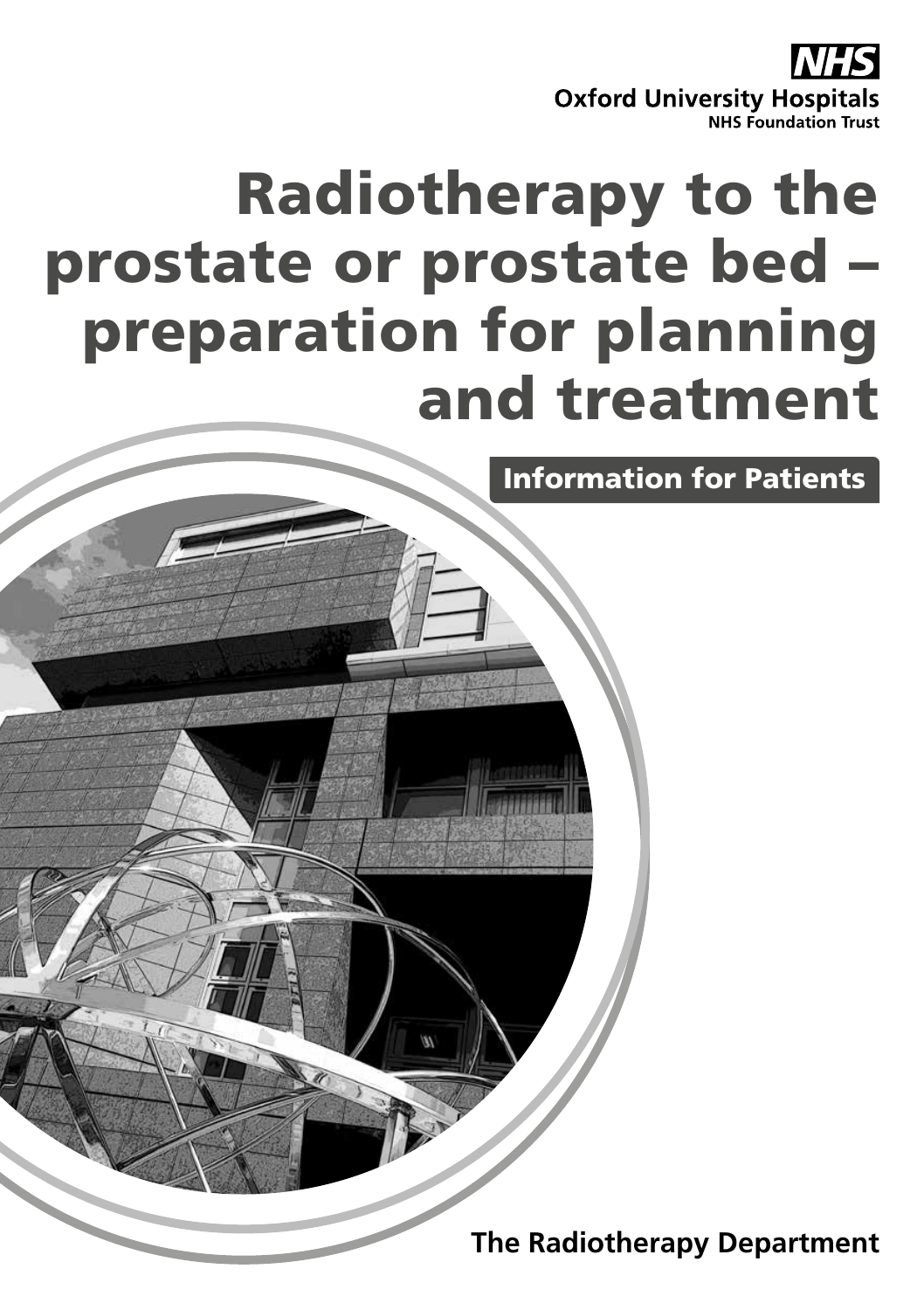**Please read this instruction leaflet before you come for your radiotherapy planning appointments. It will help you to prepare and understand the process.**

### Radiotherapy treatment planning

This leaflet will help you understand the need for preparing your bladder and bowels before attending for your planning appointment as well as all of your treatment appointments

You will need to have bowel and bladder preparation as part of the treatment process. This will involve drinking water to fill your bladder and using an enema to empty your bowels. If you are worried that you will have problems with the preparation process, please discuss your concerns with your therapeutic radiographer.

The aim of the preparation process is to move your rectum, bladder and bowel away from your prostate or prostate bed, helping to reduce the risk of side effects and damage to these organs. It also helps to make sure that on the treatment days your prostate or prostate bed is in the same position as on your radiotherapy planning scan.

To ensure that your bladder is full and in the correct position for radiotherapy it is important that you are well hydrated for your planning and treatment. Please increase your fluid intake during the week before your planning appointment. You should drink between 1.5 and 2 litres of water based fluid per day.

If you have been given a prescription for your micro enemas, please collect them from your hospital pharmacy before your planning appointment at the Churchill hospital. If you have not been given a prescription, one will be waiting for you at radiotherapy reception on the day of your appointment. Please remember to bring one micro enema with you to every radiotherapy appointment.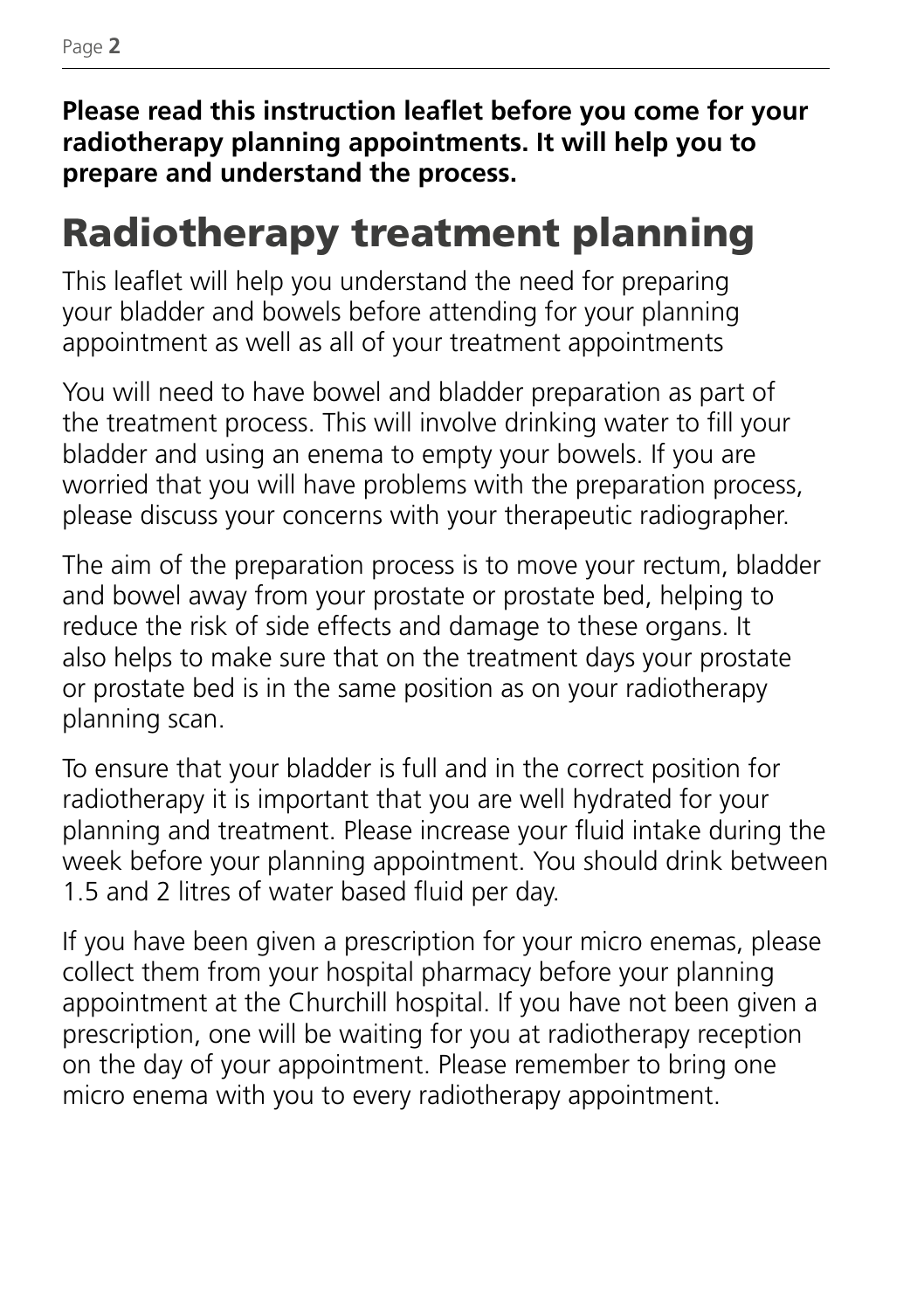As part of the planning process you will also need to have a CT (computerised tomography) scan.

#### Diagram to show the position of the prostate (or prostate bed)

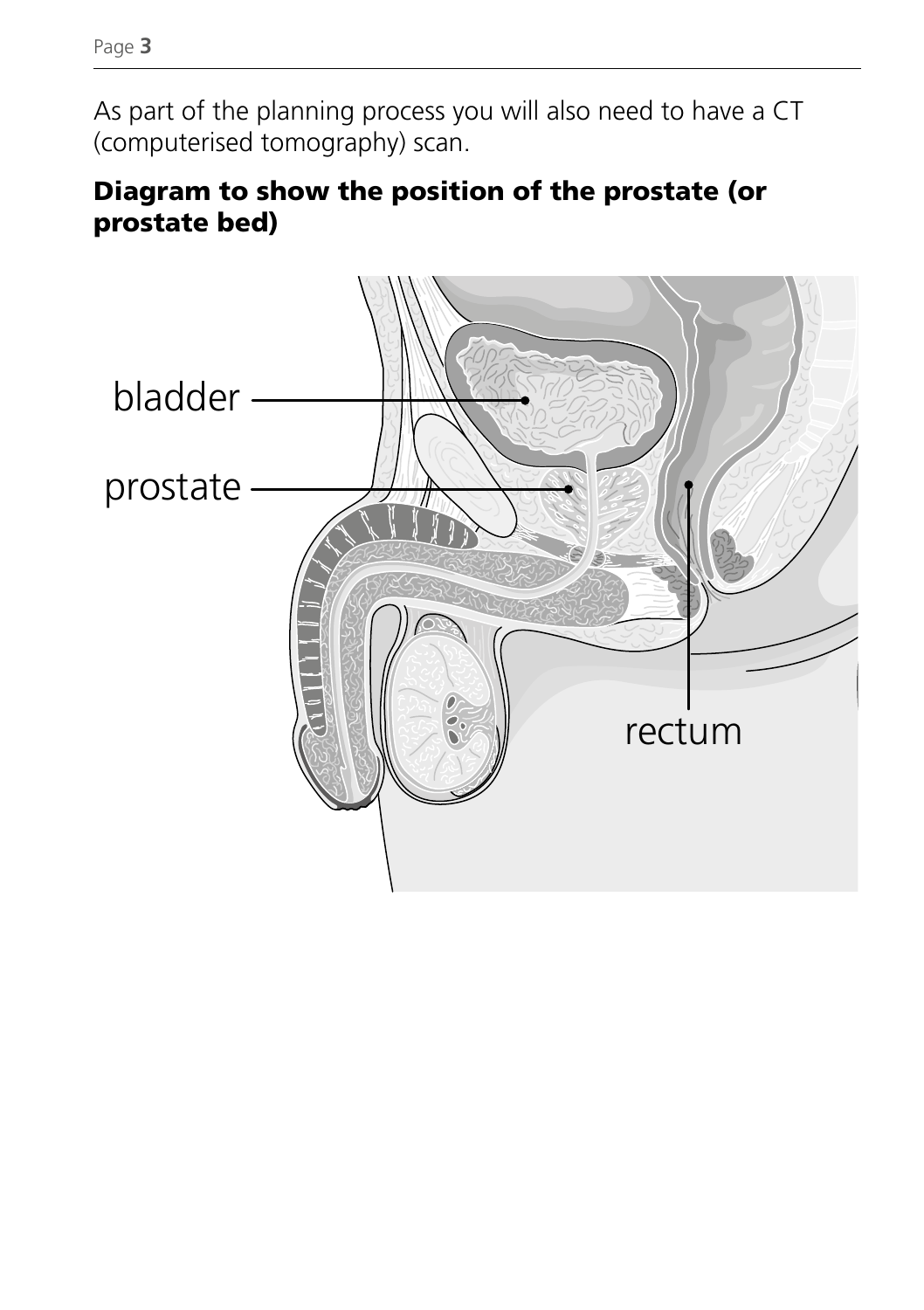## Bladder preparation

To prepare your bladder you will be asked to drink two cups of water when you arrive in the department, before following the information below.

# Bowel preparation – use of a micro enema

#### The micro enema tube



At your planning CT appointment, the radiographers will give you a tube of lubricating gel to use with the micro enema. The micro enema comes in a small tube (5mls/one teaspoon in volume) with a nozzle (see picture). The medication is inserted into your rectum through the nozzle. You will be asked to do this for yourself. You will be asked to do this for yourself when you are in the radiotherapy department and not at home.

This causes your bowel to empty with a bowel movement or passing of wind. **If you have already opened your bowels on the day of the scan, you will still need to use the micro enema, to make sure that your bowel is empty**.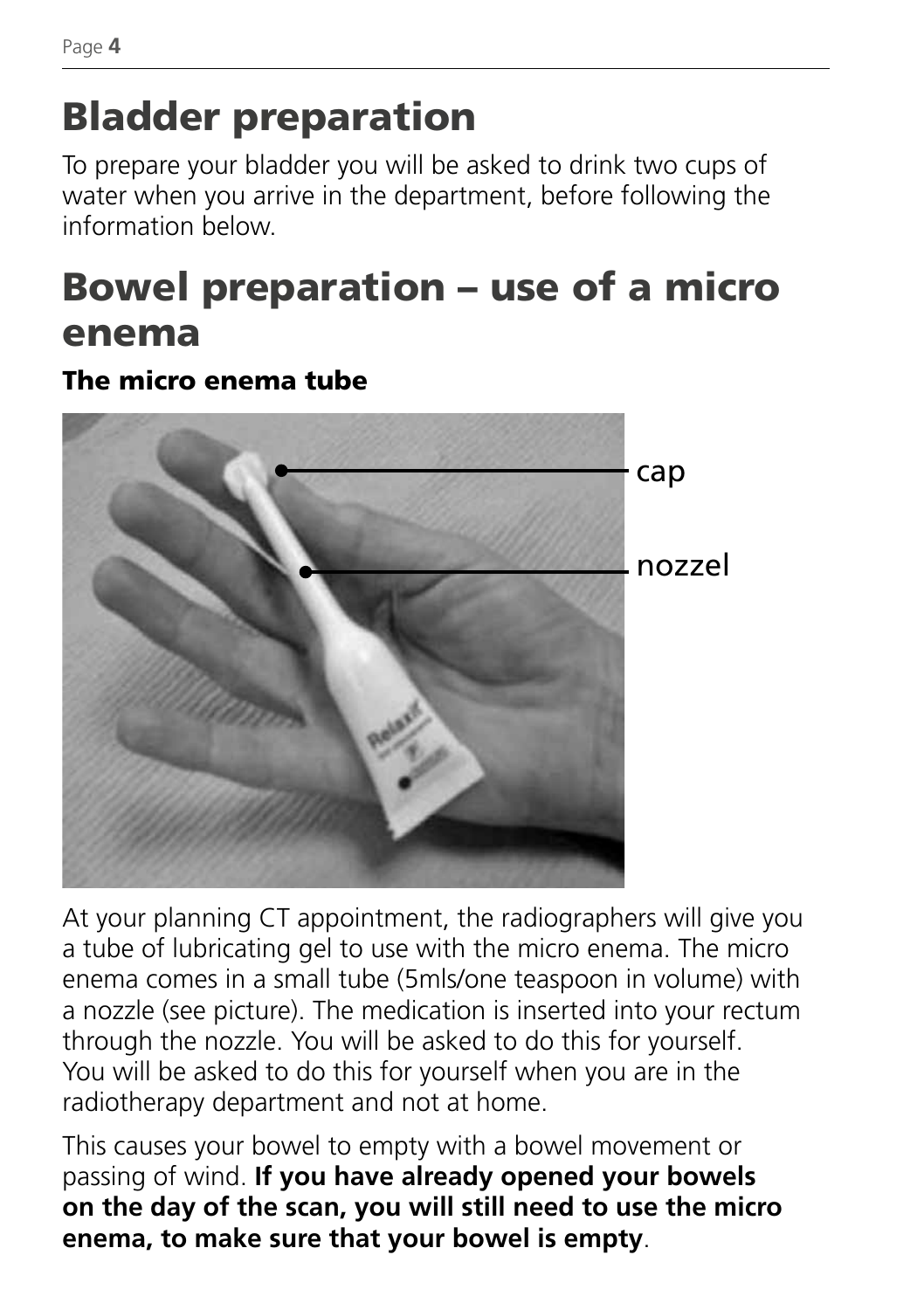The need to have a bowel movement is usually felt within 10-15 minutes, with most people needing to visit the toilet only once. However, before your scan, please empty your bowel as often as you feel the need to.

The toilets are close to the reception and planning areas.

#### How to use the micro enema

Please wash your hands with soap and water before and after using the enema.

- 1. After you arrive in the radiotherapy department, go to the toilet with the enema and remove the cap. To make it easier to insert the nozzle into your rectum, spread some lubricating gel over the nozzle.
- 2. Gently insert the nozzle as far as is comfortable to do so into your rectum. Squeeze out all the contents and keep squeezing the tube as you remove the nozzle. (This action prevents the medication from being drawn back into the nozzle.) You may find it easiest to sit on the toilet to insert the enema. When finished, please throw the enema into the yellow bin. Do not dispose of it into the toilet.
- 3. It is OK to empty your bladder at this time if needed. Please wash your hands thoroughly.
- 4. Return to the waiting room. Go to the toilet to empty your bowel and bladder whenever you feel you need to. When you empty your bladder you should do so using the normal amount of force and time. Do not strain to empty every last drop of fluid from your bladder.
- 5. If, after approximately 15 minutes, you have not had the urge to empty your bowel, please try to do so, even if you only empty your bladder.

#### Please note:

6. In the event that your rectum is already empty, the micro enema will have no effect. If this is the case, please do not be concerned and just let the radiographer know.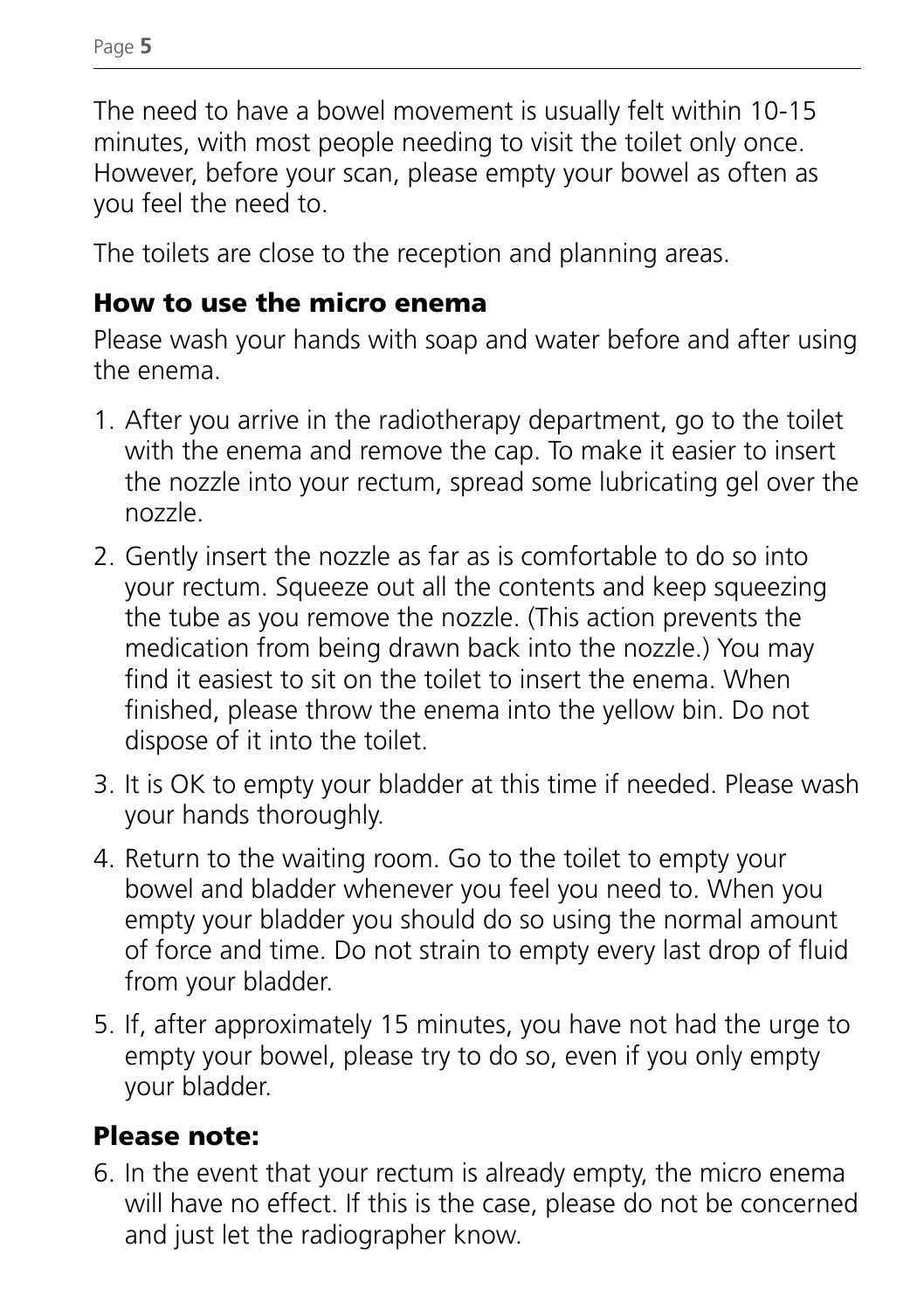- 7. When you return to the waiting room, tell the receptionist that you have just emptied your bladder and bowels. Your scan will take place approximately 30 minutes later.
- 8. During the 30 minute wait please quickly drink a further 2-4 cups of water.
- 9. A radiographer will take you into a clinic room to conduct an ultrasound scan of your bladder. This ultrasound is used to see how full your bladder is prior to the CT planning scan. Sometimes we have to ask you to drink more water to ensure your bladder is full enough for the scan.
- 10. You will be taken into the CT scanning room and asked to lie on the scanner table. Occasionally the scan can show too much bowel gas (wind) and we might ask you to have a short walk to help move the gas through the bowel.

If you feel a desperate urge to empty your bladder during the 30 minute wait, please tell the receptionist. They will let a member of the pre-treatment team know, so they can come and speak with you.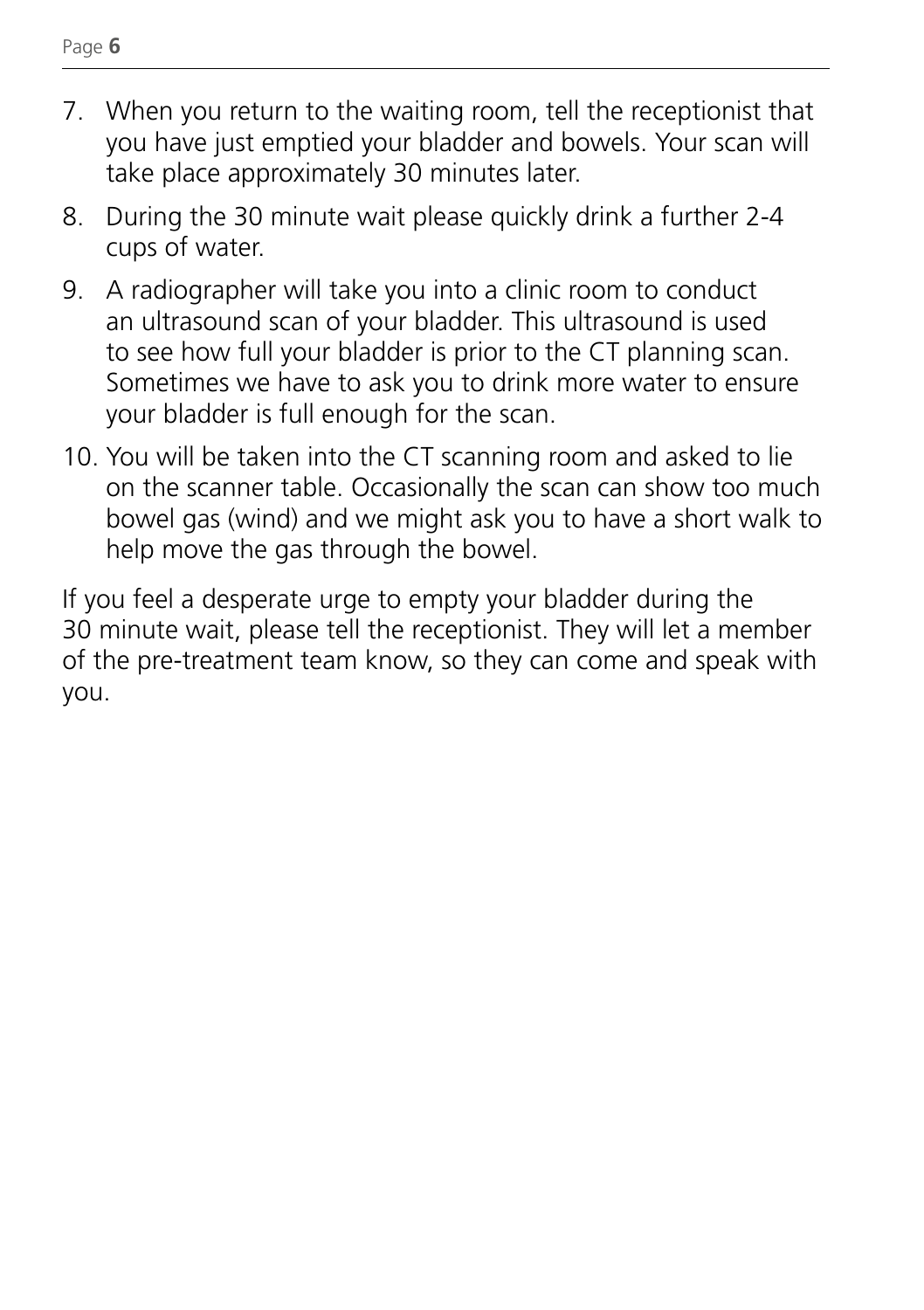### Preparation for treatment

You will need to repeat the preparation process before each of your radiotherapy treatments. Bring one micro enema with you each day.

Although the prospect of using a micro-enema each day may sound unpleasant, research has shown that the use of an enema is beneficial and shouldn't cause you any harm.

When you arrive in the radiotherapy department, use your micro enema and, once it has been effective, check in at reception. Please also drink another 2-4 cups of water in quick succession and wait for 30 minutes for your treatment.

You will need to repeat this preparation process before each of your radiotherapy treatments.

Please speak to the radiographers looking after you if you need any further information.

A short video describing this process and radiotherapy treatment is now available at: **www.ouh.nhs.uk** – search '**prostate radiotherapy film**'

### How to contact us

Radiotherapy Scheduling

Tel: **01865 572 315**

Radiotherapy Reception

Tel: **01865 235 465**